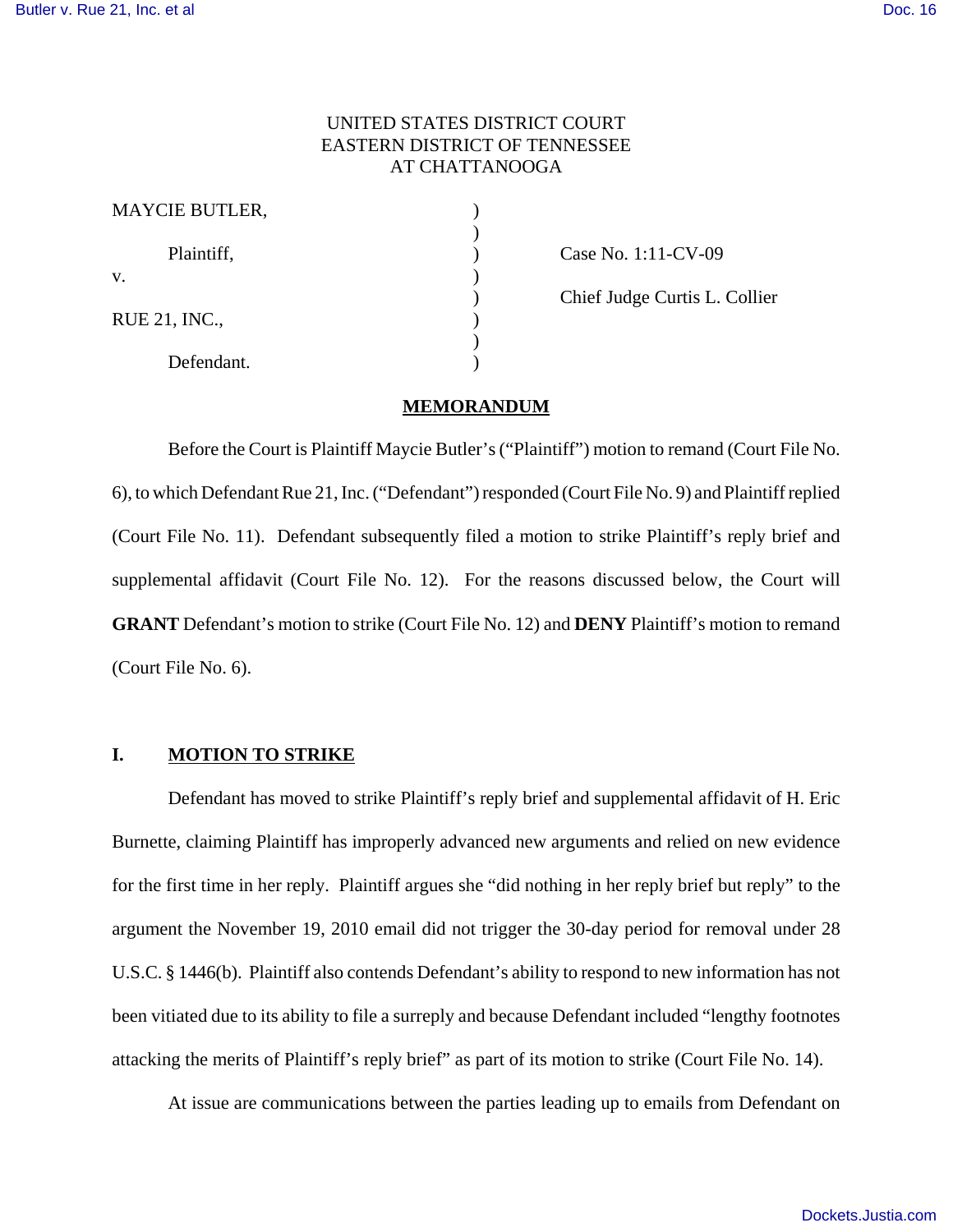October 27 and November 19, 2010. Plaintiff refers to a November 19, 2010 email in her opening brief and describes settlement communications during this time as being "first discussed between counsel in late October 2010" (Court File No. 7, p. 6). Plaintiff claims a demand was made of \$1 million on or about October 27, 2010 (*id.*). In Defendant's response, Defendant refers to a telephone conference with Plaintiff's counsel on October 27, 2010. During this conversation, Defendant claims there was discussion regarding Defendant's desire to obtain a settlement demand to pass on to his client. Defense counsel followed this conversation with an email to confirm the discussion but there was no response from Plaintiff (Court File No. 9, p. 5). In Plaintiff's reply brief, Plaintiff provides details of conversations between counsel leading up to the November 19, 2010 email. The dates of these conversations are unspecified, they purportedly occurred "[i]n the days prior" to the November 19, 2010 email (Court File No. 11, p. 3). Plaintiff describes the topics of these conversations, including Plaintiff's explanation for arriving at the figure of \$1 million for the amount of damages (*id.*). Plaintiff also describes a telephone call "at some point" with Defense counsel regarding a counteroffer, which was never mentioned in her opening brief (Court File No. 11-1, p. 2). In support of these new facts, Plaintiff attached a supplemental affidavit of H. Eric Burnette (Court File No. 11-1).

The Court finds by introducing new facts and considerable details surrounding the communications between the parties and supporting them with additional extrinsic evidence, plaintiff is not "directly reply[ing] to the points and authorities contained in the answering brief. *See* E.D. TN LR7.1(c). Plaintiff's reply brief instead contains new evidence and arguments, which should have been raised in the initial motion. Because these new arguments and evidence of oral communications offer only marginal support to the Court's determination of when the case had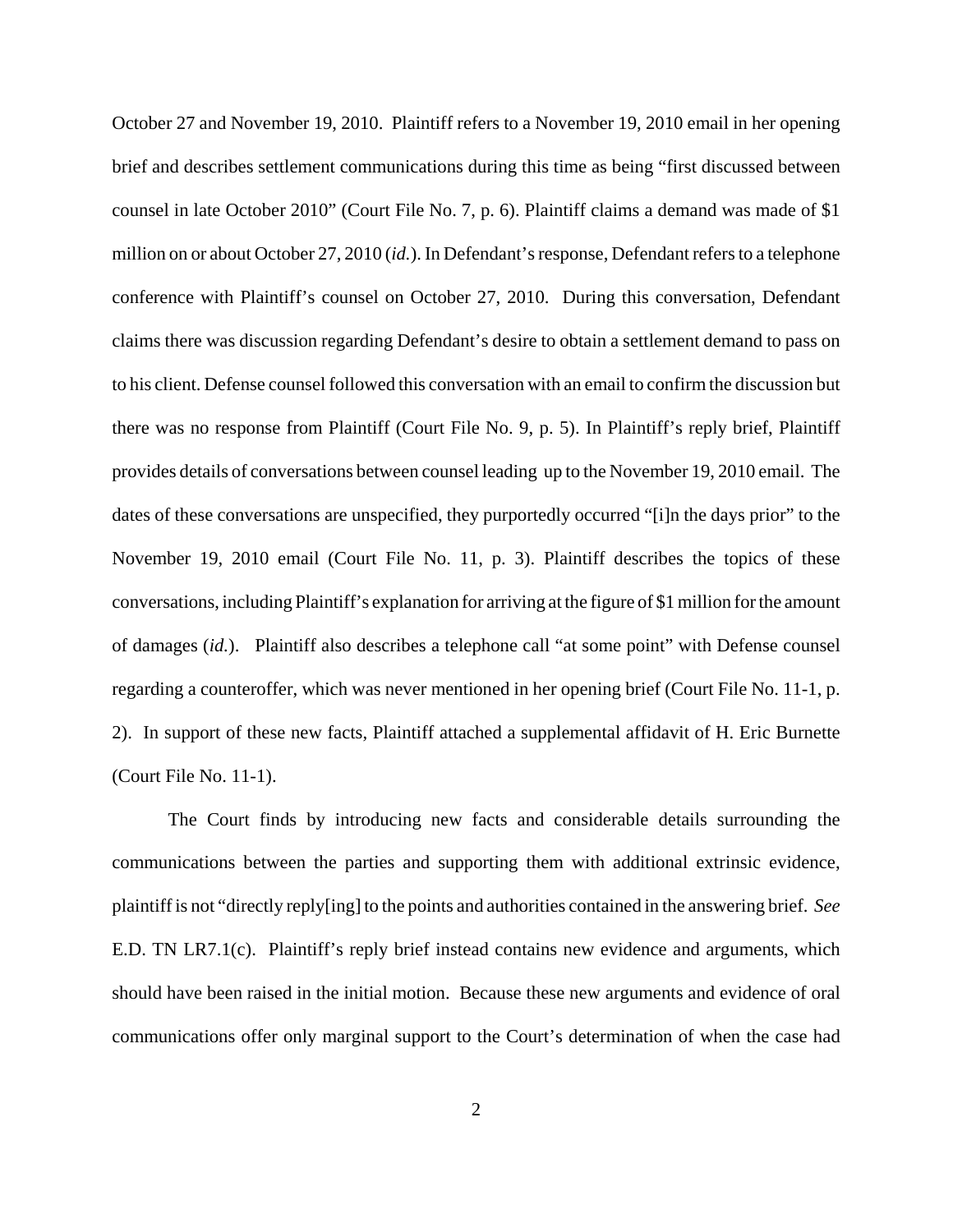become removable based on an "amended pleading, motion, order or other paper," the Court finds a surreply from the defendant is unnecessary. Accordingly, rather than belabor the details of the controversial telephone communications between the parties, the appropriate remedy is to strike Plaintiff's reply brief and supplemental affidavit rather than allow Defendant to file a surreply.

The Court will therefore **GRANT** Defendant's motion to strike Plaintiff's reply brief and accompanying affidavit (Court File No. 12). These materials were not considered in reaching a disposition of Plaintiff's motion to remand.

## **II. MOTION TO REMAND**

Plaintiff asks the Court to remand this action based on untimely removal. Although no amount of damages was specified in the complaint, Plaintiff claims Defendant was aware the amount-in-controversy exceeded \$75,000 more than thirty days before removal occurred. Defendant removed this action five days after it received a demand letter from Plaintiff and claims this demand letter was the first "paper" from which it could be ascertained the amount-in-controversy exceeded the jurisdictional threshold. The Court must now examine various points in the parties preliminary interactions and settlement negotiations to assess when the thirty-day period for removal began to run.

## **A. RELEVANT FACTS**

Plaintiff, a citizen of Tennessee, filed a complaint against Defendant in the Chancery Court of Hamilton County, Tennessee, on June 16, 2010, asserting claims of gender and pregnancy discrimination under the Tennessee Human Rights Act ("THRA"). Defendant, a Delaware corporation, has its principal place of business in Warrendale, Pennsylvania. Plaintiff's complaint,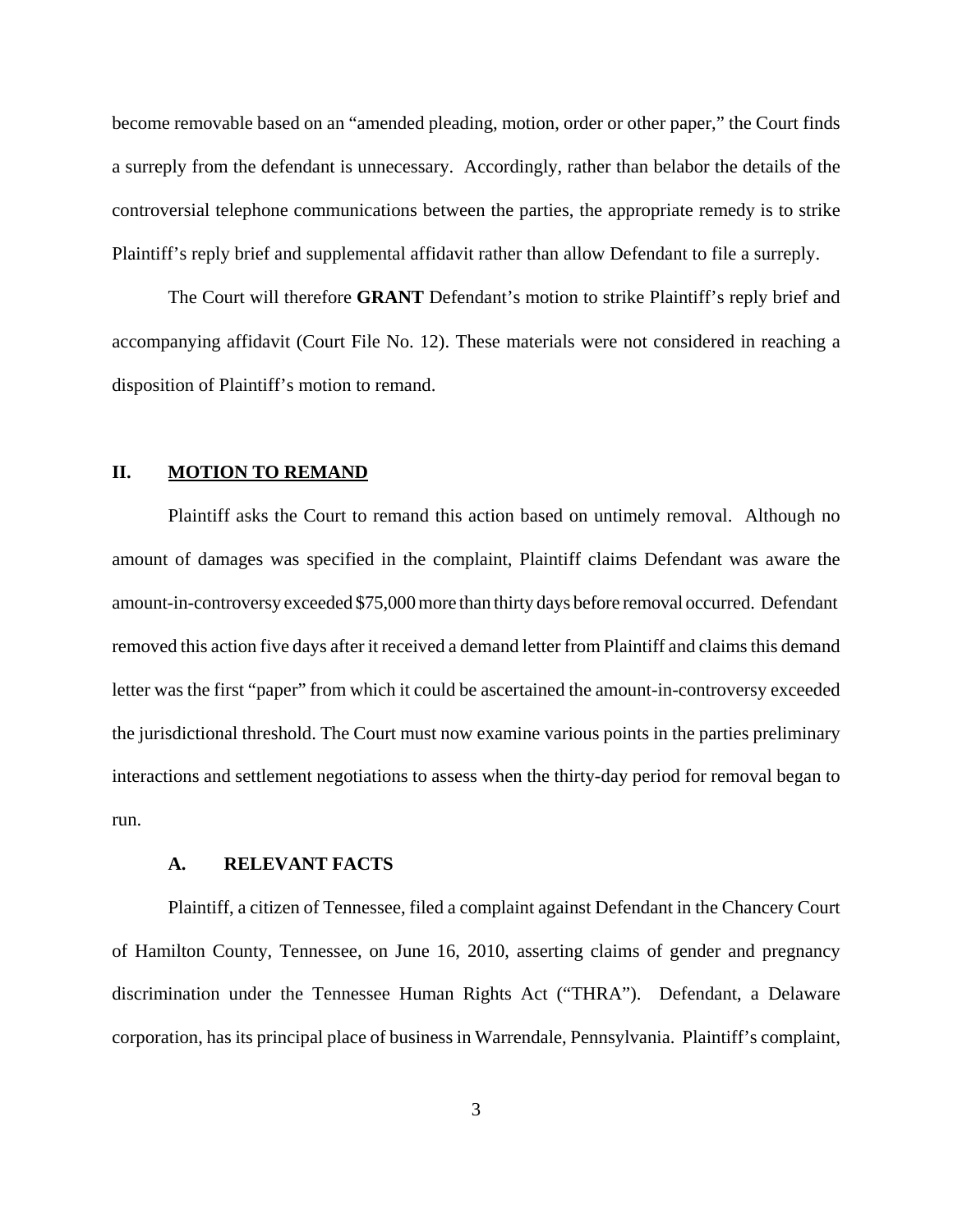although it did not include an ad damnum clause, sought relief in the form of: back-pay, compensatory damages, including damages for humiliation and embarrassment, pain and suffering, emotional distress, and attorney's fees (Court File No. 1-1, pp. 1, 4). In addition, Plaintiff sought injunctive relief requiring Defendant to re-employ Plaintiff or in the alternative, "front pay and benefits in lieu of reinstatement" (*id.* at p. 4). A "Civil Cover Sheet" was included with the filing of the complaint and Plaintiff indicated "\$100,000 +" next to "Total amount sued for"(Court File No. 6-1). Defendant states he was not served with a copy of this cover sheet and was not made aware of it until two days after the action had been removed (Court File No. 9, p. 4). This cover sheet was not included among those provided to Defendant in response to a request for production of documents pertaining to the amount of alleged damages (Court File No. 9-2, p. 8).

In "Plaintiff's Responses to Defendant's First Set of Interrogatories" (Court File No. 9-11,

pp. 12-13), Plaintiff provided the following information relevant to damage calculation:

#### INTERROGATORY NO. 17:

Please identify and state with particularity all damages you claim to have sustained and for which you seek recovery in this matter. State separately the amount of damages claimed with respect to each such category or type of damages (*e.g.*, backpay, compensatory damages, punitive damages, *etc.*) and describe separately the computations used in arriving at the amount claimed with respect to each such category or type of damages.

**RESPONSE: At the time of my termination, I was earning \$280.00 a week. With the exception of the small amount I earned assisting my mother at Catoosa County Schools, I will be claiming \$280.00 per week in lost wages until the date of trial, to be offset by the amount I earn in future employment prior to trial. Additionally, I will be seeking damages for humiliation and embarrassment in an amount to be determined by a jury, my costs and attorney fees, front pay in an amount to be determined by the Court, and any other relief available to me under the law.** 

(*Id.*). This response was served on Defendant on August 26, 2010 (*id.* at p. 14).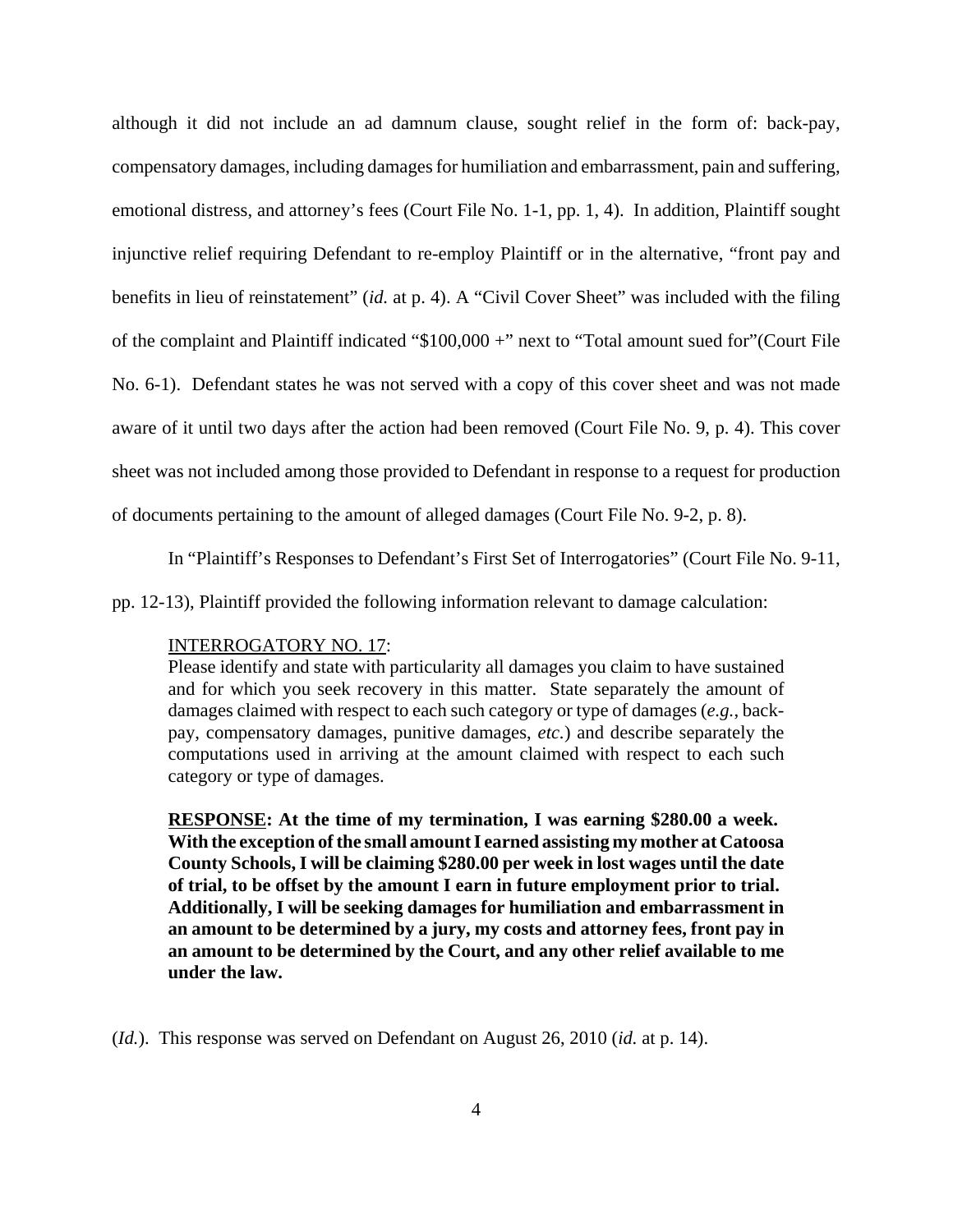On July 2, 2010, Plaintiff's counsel spoke with Defendant's counsel and when asked if a settlement demand would be made, Plaintiff's counsel replied something like "a million dollars will get it done" (Court File No. 9-2 at ¶ 5). Plaintiff's counsel followed this remark by informing defense counsel that he would speak to plaintiff and provide a settlement demand in a few weeks (*id.*). A similar conversation was also held on October 27, 2010, wherein Plaintiff's counsel indicated they would settle for \$1 million, but obviously, they would settle for less than that (*id.* at ¶¶ 8-9; Court File No. 9-3 at ¶¶ 5-6). Later that day, Defendant's counsel sent an email, in part, "to confirm the settlement offer of \$1 million, which we will relay to the client," but received no response from opposing counsel (Court File No. 9-3 at ¶ 6 and Exhibit A; Court File No. 6-4, p. 5).

Defense counsel Eric Smith again tried to verify the validity of the settlement offer on

November 19, 2010 in the following email:

As I understand it, when you spoke with Chip on October 27, you told him that Ms. Butler would settle the case for \$1 million. My question is, were you intending to make a bona fide settlement offer? In other words, is Ms. Butler making a \$1 million settlement demand? If so, I will communicate the offer to my client, as the Rules of Professional Responsibility require me to do for all settlement offers. Please let me know either way.

(Court File No. 9-2, p. 11; Court File No. 6-4, p. 5). Plaintiff's counsel replied the same day:

We will settle the case for 1 million. We will obviously take less than that but it is a start since Chip told me he needed a demand. If your client is interested in talking seriously about settlement please let me know.

(Court File No. 9-2, p. 10; Court File No. 6-4, p. 4). On November 22, 2010, Defendant's counsel

sent the following reply:

So, what you're saying is that your client will settle the case for somewhere between \$0 and \$1 million. This statement of the obvious is not even a "start" as you say. Rather, it strikes me as an attempt to get my client to start the bidding. I try to get an early settlement offer in every case I defend so that I can get my clients to consider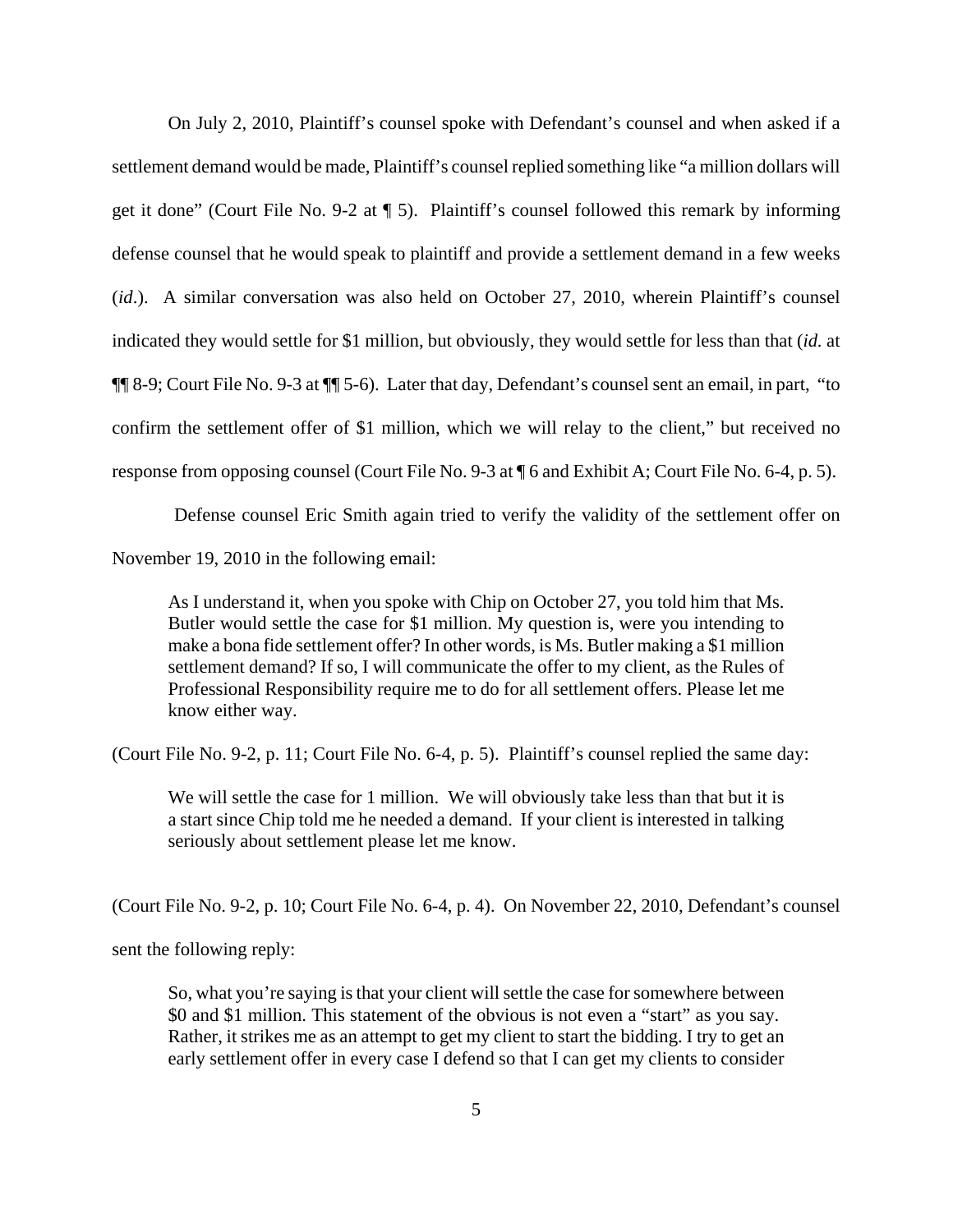the cost of early settlement against the backdrop of our initial case assessment and estimated defense costs. This enables them to make a more informed decision about whether it makes sense to pursue an early settlement. Your revelation that Ms. Butler will settle for \$1 million or less won't get this ball rolling.

As to you inquiry about whether my client "is interested in talking seriously about settlement," the short answer is, I don't know. I've never really teed the subject up with them because there's never been anything to talk about. And, I still see no point in going down that road with my client given that there is nothing to suggest that Ms. Butler is interested in talking seriously about settlement, or that she may be willing to settle for an amount that makes sense.

In the interest of keeping the door open, if only just a crack, can you at least give us a dollar-amount range within which you believe early settlement discussions would be worthwhile? Is there any chance that your client would settle the case for less than six-figures at this point? If not, is her bottom-line settlement number in the \$100,000-\$250,000 range, the \$250,000-\$500,000 range, etc.? Unless you provide some real information about what she is looking for, we will never know whether it makes sense to talk seriously about settlement.

(*Id.*). Defense counsel made another inquiry into the settlement demand on January 3, 2011, in

response to opposing counsel's communication regarding possible mediation.

Hello Eric. Chip indicated that you recently asked whether [Defendant] is willing to participate in a private mediation. Some informal settlement discussions must take place before [Defendant] will consider private mediation as an option. At this point, we have no idea whether a private mediation would be worthwhile because we have no idea what [Plaintiff] thinks she is entitled to or even a dollar-amount range within which she might settle. If you think mediation might be worthwhile, I would suggest that you provide us with a settlement demand that we can present to [Defendant]. Although you previously stated that [Plaintiff] is willing to settle for \$1 million or less, that statement is not a settlement demand, nor is it otherwise sufficient to get the ball rolling.

(Court File No. 9-2, p. 13).

On January 14, 2011, Plaintiff's counsel emailed an "initial demand" letter to Defendant's

counsel seeking a \$365,000 settlement demand (*id.*, pp. 15-18). In the first paragraph of the letter,

Plaintiff's counsel states he has had a conversation with Plaintiff, and is "prepared to make an initial

demand at this time" (*id.* at 16). Plaintiff supports this amount as follows: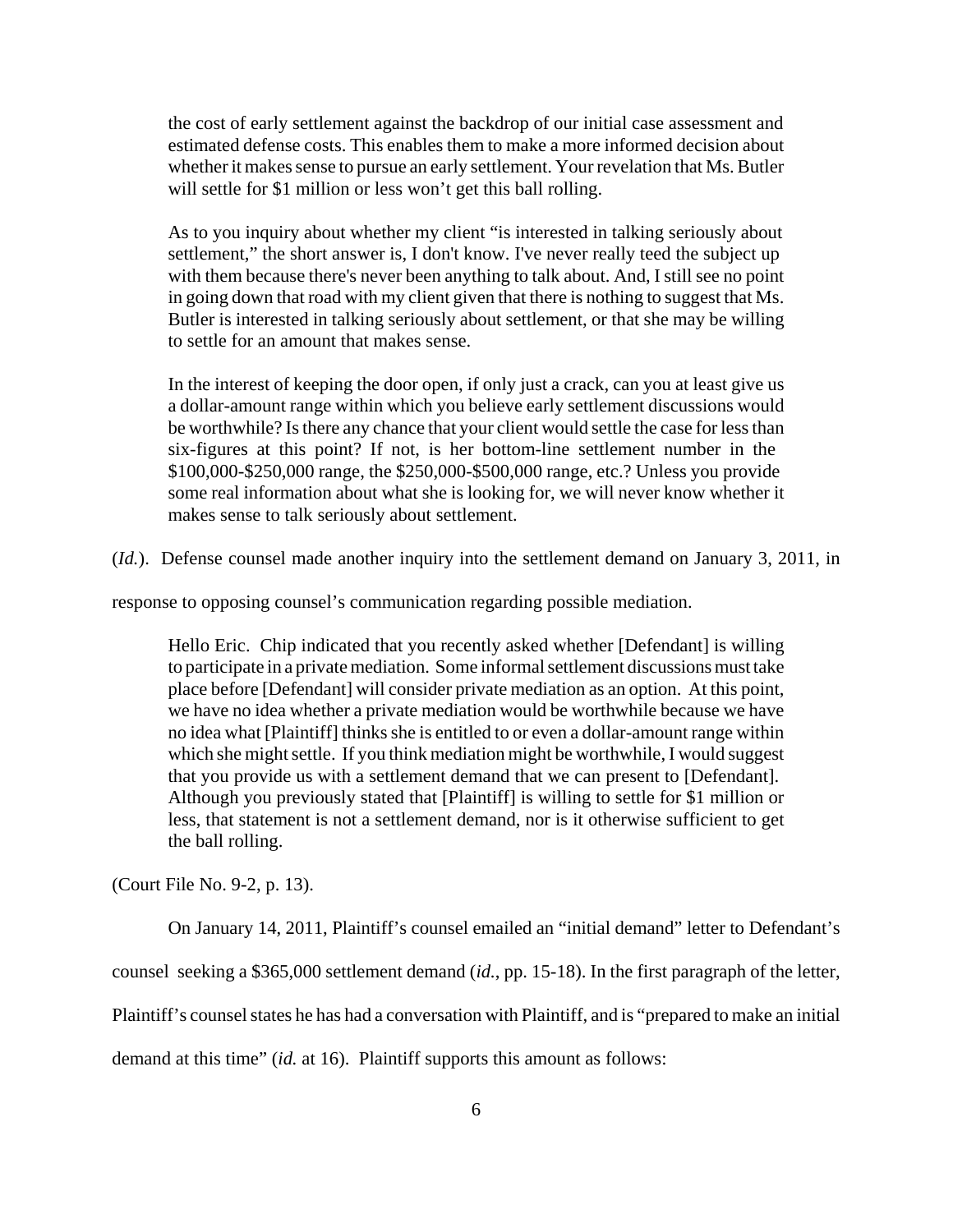Your client's exposure in this matter is considerable. Hamilton County juries are not adverse to awarding damages for humiliation and embarrassment far out of proportion to actual monetary damages. In two recent jury trials, we had one jury return a verdict of \$100,000.00 with back-pay proof of only \$13,000.00, and one return a verdict in the amount of \$300,000.00, with back-pay proof of only one-tenth of that. I am also enclosing some data indicating that the median award in gender discrimination cases is \$200,000.00, with the odds of a Plaintiff's verdict being 62%.

(Court File No. 9-2, p. 16).

Defendant filed a Notice of Removal on January 19, 2011 (Court File No. 1), asserting diversity jurisdiction and relying on the January 14, 2011 letter to establish that the amount-incontroversy exceeds \$75,000. Plaintiff filed the instant motion to remand and supporting memorandum on January 25, 2011 (Court File Nos. 6, 7). Plaintiff contends Defendant's removal is untimely as it was made more than thirty days after the case became removable.

#### **B. STANDARD OF REVIEW**

A defendant may remove any civil action filed in state court to federal court if the district court would have had subject matter jurisdiction had the case been originally filed in federal court. 28 U.S.C. § 1441. The removing party bears the burden of establishing removal was proper. *Conrad v. Robinson*, 871 F.2d 612, 614 (6th Cir. 1989). The removal period begins when a defendant receives a copy of the initial pleading setting forth the removable claim and the removability "must be readily ascertainable from the face of the pleading." *Tech Hills II Assocs. v. Phoenix Home Life Mut. Ins.*, 5 F.3d 963, 968 (6th Cir. 1993). Where "a case stated by the initial pleading is not removable, a notice of removal may be filed within thirty days after receipt by the defendant, through service or otherwise, of an amended pleading, motion, order, or other paper from which it may first be ascertained that the case is one which is or has become removable." 28 U.S.C. § 1446(b). In any case removed from state court, the federal district court shall remand the case if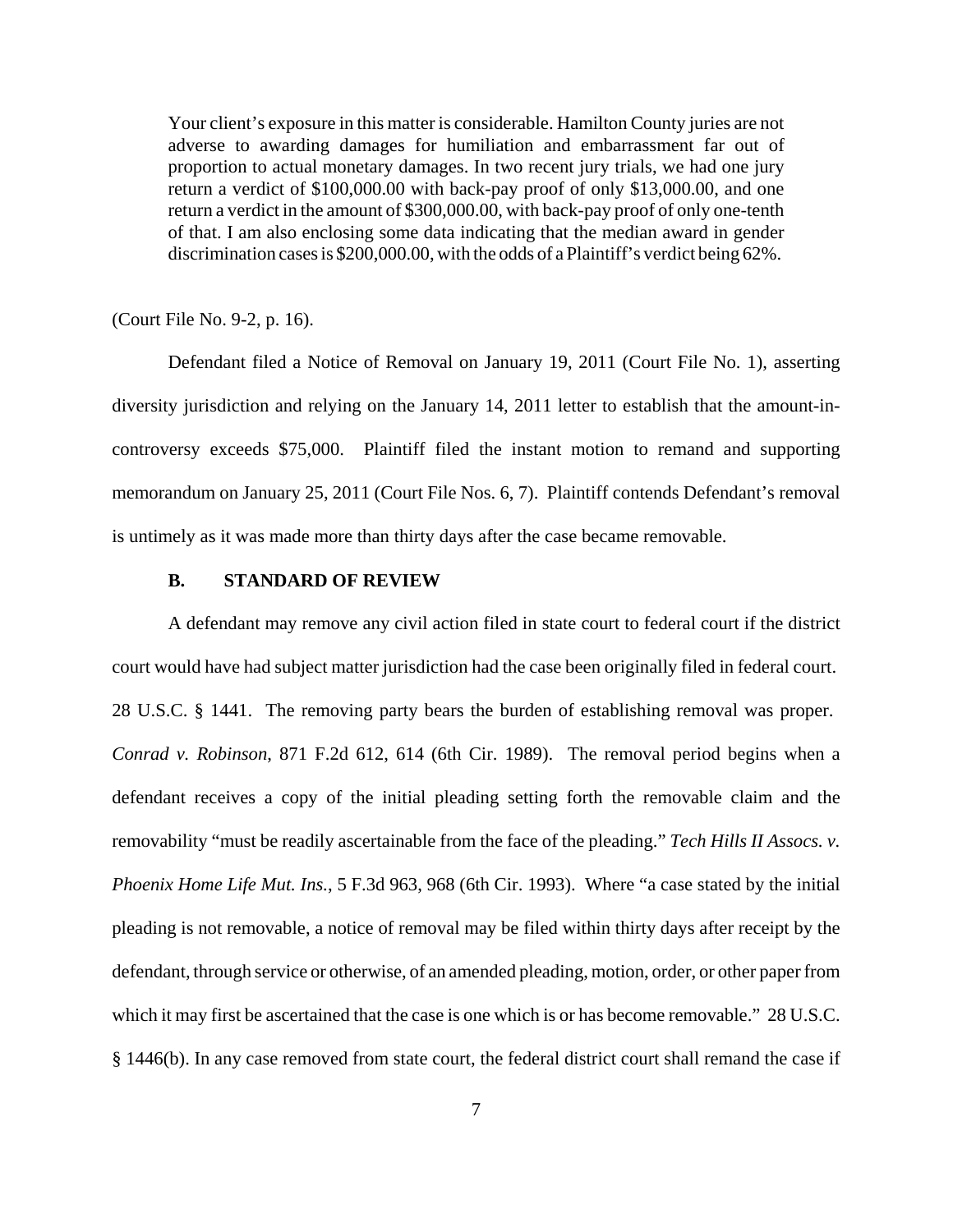it appears the court lacks subject matter jurisdiction. 28 U.S.C. § 1447(c).

 The removal statute is construed strictly and narrowly against removal in order to avoid encroachment on state court jurisdiction. *Shamrock Oil & Gas Corp. v. Sheets*, 313 U.S. 100, 108 (1941); *Her Majesty the Queen v. City of Detroit*, 874 F.2d 332, 339 (6th Cir. 1989). If doubt exists as to the propriety of removal, the case should be remanded to state court. *Union Planters Nat'l Bank v. CBS, Inc.*, 557 F.2d 84, 89 (6th Cir. 1977); *see also Smith v. Nationwide Prop. & Casualty Ins. Co.*, 505 F.3d 401, 405 (6th Cir. 2007)("All doubts as to the propriety of removal are resolved in favor of remand.").

### **C. DISCUSSION**

 Diversity jurisdiction exists where a lawsuit is between citizens of different states and the amount in controversy exceeds \$75,000. 28 U.S.C. § 1332. A defendant removing a case to federal court on the basis of diversity of citizenship jurisdiction has the burden of proving these jurisdictional requirements exist at the time of removal. *Rogers v. Wal-Mart Stores, Inc.*, 230 F.3d 868, 871 (6th Cir. 2000). Generally, the amount claimed by a plaintiff controls, however, where there is an unspecified amount in controversy, a defendant satisfies the burden of removal "when it proves that the amount in controversy more likely than not exceeds \$75,000." *Everett v. Verizon Wireless, Inc.*, 460 F.3d 818, 822 (6th Cir. 2006) (citations omitted).

The parties do not dispute the requirements for diversity of citizenship and the amount in controversy are met. The sole issue presently before the Court is whether the case was removable prior to the January 14, 2011 demand letter. Plaintiff points to the civil cover sheet, the complaint, Plaintiff's response to an interrogatory, and settlement communications in October as triggering the statutory time for removal. Plaintiff claims the defendant had sufficient notice the amount-in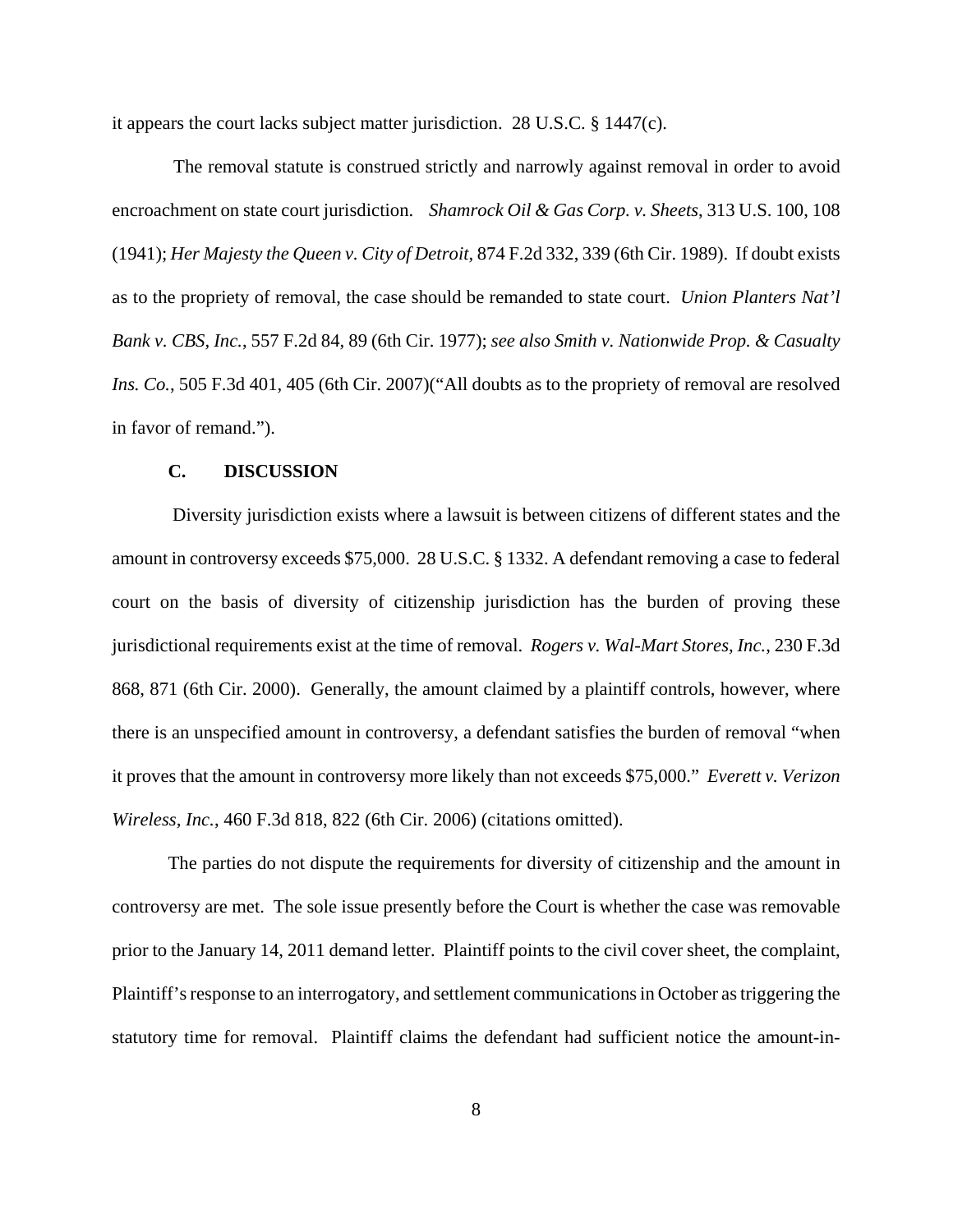controversy was at least \$75,000 and the statutory thirty day period had expired prior to removal on January 19, 2011. After reviewing the parties' filings and supporting documentation, the Court concludes the defendant did not receive an appropriate paper to trigger removal prior to the January 14, 2011 demand letter.

Plaintiff claims the action was first removable based on the complaint and civil cover sheet filed on June 6, 2010. The complaint does not include an ad damnum clause, but Plaintiff contends a fair reading of the complaint put Defendant on notice of the amount-in-controversy based on the open-ended type of relief sought. Plaintiff urges the Court to apply a "reasonably qualified attorney test" to determine when the defendant could reasonably have ascertained satisfaction of the jurisdictional amount. Despite Plaintiff's arguments to the contrary, the test of whether a complaint is removable does not include examining the experience level of the defense counsel and their constructive knowledge of potential attorney fees or damages in "these types of cases." Rather, "[t]he intent of § 1446(b) is to make sure that a defendant has an opportunity to assert the congressionally bestowed right to remove upon being given notice in the course of the case that the right exists." *Peters v. Lincoln Elec. Co.*, 285 F.3d 456, 466 (6th Cir. 2002)(citations omitted). This Court has not adopted a "reasonable attorney test" and agrees with the Western District of Kentucky's rejection of such a test, finding "it focuses too much attention on attorney competence, rather than the substance of the pleadings." *McCraw v. Lyons*, 863 F.Supp. 430, 434 n.9 (W.D. Ky. 1994).

In light of the strict construction of  $\S$  1446(b), "[t]he removability of the action must be readily ascertainable from the face of the pleading." *Tech Hills II*, 5 F.3d at 968. The thirty day period should begin to run "from the date that a defendant has solid and unambiguous information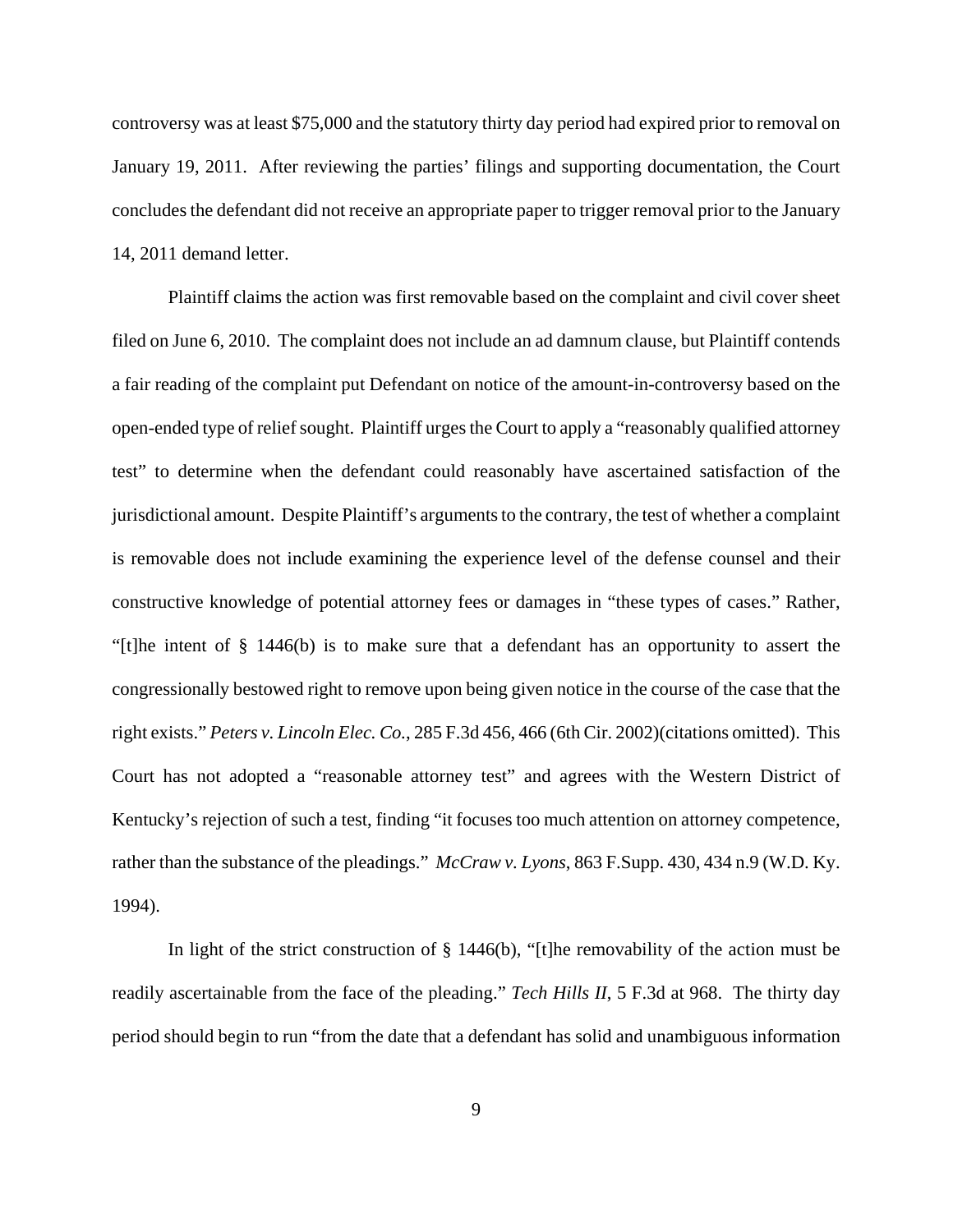that the case is removable." *Holston v. Carolina Freight Carriers Corp.*, 936 F.2d 573 at \*3 (Table), No. 90-1358, 1991 WL 112809 (6th Cir. June 26, 1991). Based on Plaintiff's generalized demand for back-pay, compensatory damages, including damages for humiliation and embarrassment, pain and suffering, emotional distress, and attorney's fees, the amount sought is not readily ascertainable from the face of the complaint. The allegations in the complaint do not establish the amount of damages would more likely than not exceed \$75,000. The pleading simply fails to provide solid and unambiguous information as to the amount.

The civil cover sheet included a figure of \$100,000+" as the total amount sought, however, this document was not served with the initial complaint and the defendant did not receive this document until Plaintiff filed her motion to remand on January 25, 2011 (Court File Nos. 9, p. 11; 9-2 ¶¶ 21-24; 9-3 ¶¶ 11-12). This document was also not included with Plaintiff's production of any and all documents relating to the amount of Plaintiff's alleged damages served by Defendant on July 13, 2010 (Court File No. 9-2, p. 8). The civil cover sheet therefore cannot trigger the thirty day period as it is and administrative document not considered part of the initial pleading, *see* Hamilton County Chancery Court Rules, No. 3.02, and more importantly, it was not received by the defendant until after removal. *See* 28 U.S.C. § 1446(b)(requiring "receipt by the defendant" to trigger the thirty day period).

Plaintiff's response to Defendant's interrogatory provides a basis for calculating lost wages, but does not offer greater certainty as to amounts attributable to attorney fees, humiliation and embarrassment, or front pay. Plaintiff's response "I will be claiming \$280.00 per week in lost wages until the date of the trial, to be offset by the amount I earn in future employment prior to trial" only afforded an estimate of a back pay award of about \$28,000 for a two-year period. This, without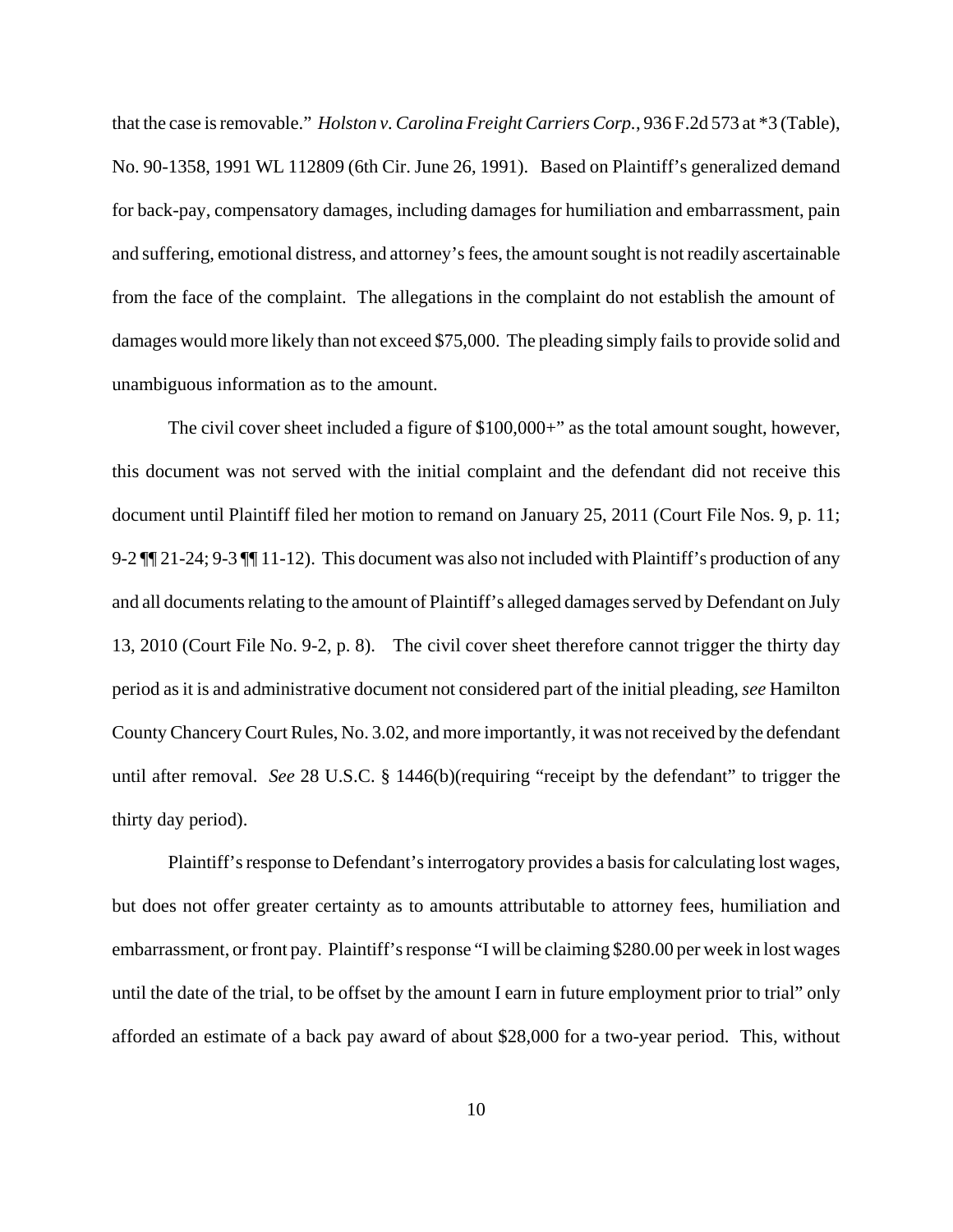more would not support removal by Defendant. *See Spaulding v. Winn-Dixie Montgomery, Inc.*, No. 1:04-CV-205, 2004 U.S. Dist. LEXIS 25549 (E.D. Tenn. Sept. 3, 2004)(finding the defendant failed to establish the jurisdictional amount where "defendant is only able to calculate plaintiff's damages for lost wages to be \$27,520" and mere speculations of plaintiffs' attorney's fees, emotional distress, "without more, are insufficient to prove it more likely than not that the plaintiffs' claims exceed" \$75,000).

Finally, Plaintiff refers to an "October 2010 Settlement Demand" as triggering the statutory thirty days. Plaintiff argues the demand letter sent in January 2011 was not the first demand made, rather "it was simply the first one Defendant chose to take seriously" (Court File No. 7, p. 6). Although the oral communications, confirmatory email sent by defense counsel, and email communication on November 19, 2010 all reference a \$1 million amount, none satisfies the "other paper" requirement of § 1446(b). The October 2010 conversations between the parties were oral and per the plain language of § 1446(b) cannot constitute "other paper." Defendant's email to confirm whether or not a settlement demand had been made was created entirely by the defendant and does not meet the "receipt by the defendant" requirement of § 1446(b). To allow a defendant to generate its own documents to establish the removability of an action would invite abuse of the limited statutory authority to remove. The email communications on November 19, 2010, add no greater clarity to the amount-in-controversy as Plaintiff's response undercuts any interpretation the \$1 million figure was an actual settlement demand. A defendant is not in receipt of unambiguous information regarding the jurisdictional amount-in-controversy when it is accompanied by statements such as "[w]e will obviously take less than that" and "[i]f your client is interested in talking seriously about settlement please let me know." The November 22, 2010 email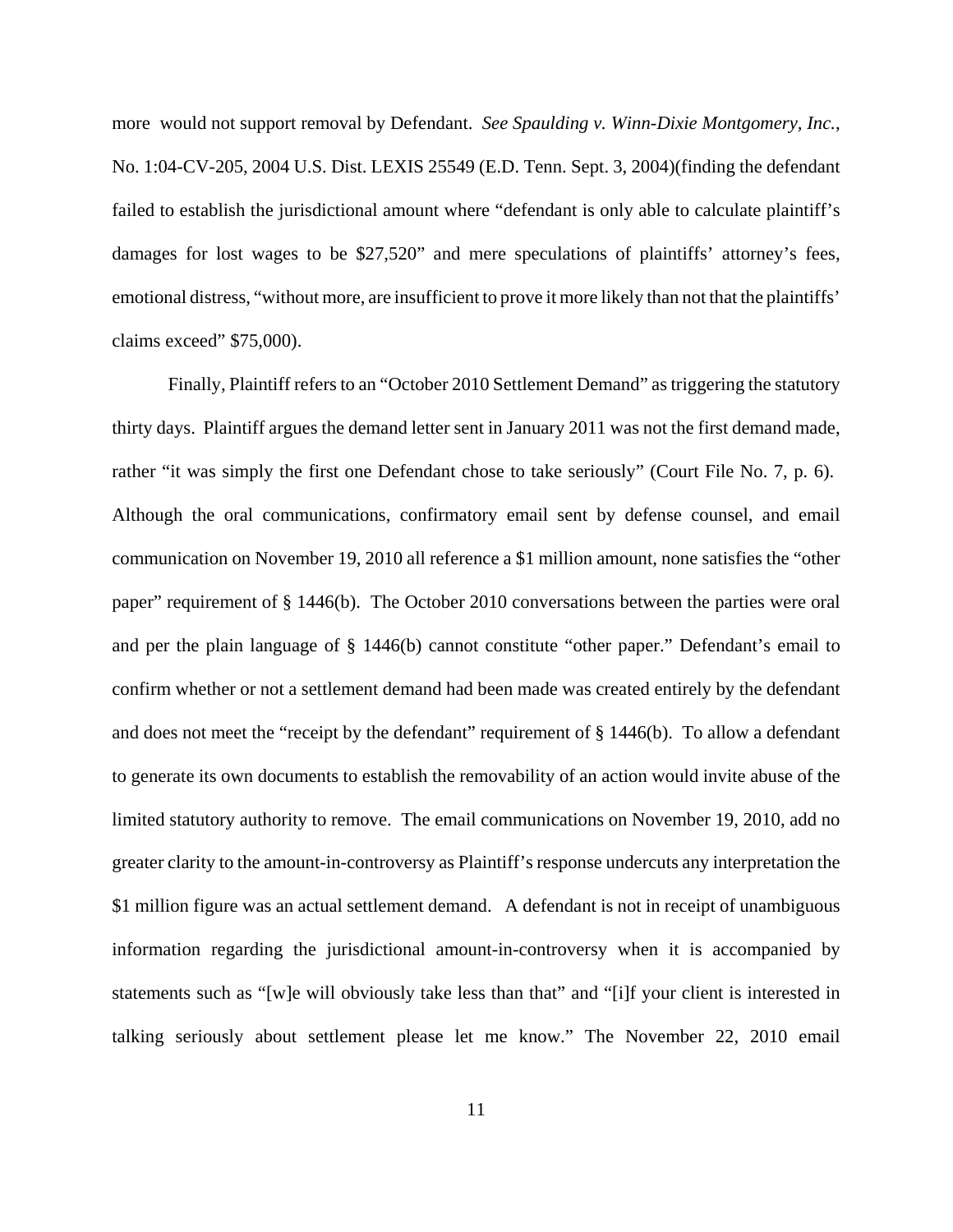communication sent by Defendant further emphasizes the lack of unambiguous information surrounding the amount in controversy.

On January 14, 2011, Plaintiff's counsel emailed a letter to opposing counsel and in the transmittal, stated "[a]ttached please find our initial demand." The attached letter (Court File No. 9-2, pp. 16-18) includes details as to amounts of damages and clearly and unequivocally contains a claim for the amount of \$365,000. In the first paragraph, Plaintiff's counsel indicates he is "prepared to make an initial demand at this time" (*id.* at 16). Unlike the qualified and ambiguous nature of previous interactions between the parties, this "other paper" received by the defendant on January 14, 2011, is the type contemplated by § 1446(b). The strict construction of the removal statutes requires courts to construe ambiguity in favor of remand, thus any attempt by Defendant to remove before receiving this clear statement by Plaintiff from which it could ascertain the amount would not have succeeded. The Court finds this demand letter was the first "other paper" upon which Defendant could ascertain the case was removable. The Court recognizes the need for an objective clarity when relying on a pleading, motion, order or other paper to support removal. Delving into the subjective knowledge of each attorney and the ordinarily confidential preliminary negotiations between them should be discouraged when assessing whether removal was timely or proper.

Accordingly, the Court finds Defendant's removal on January 19, 2011, five days after receipt of Plaintiff's initial demand letter was proper. The defendant timely removed within thirty days of receiving an other paper from which it could first be ascertained the jurisdictional amount in controversy was met. Because the removal occurred less than one year after the complaint was filed and the defendant has properly exercised its congressionally bestowed right to remove, the case